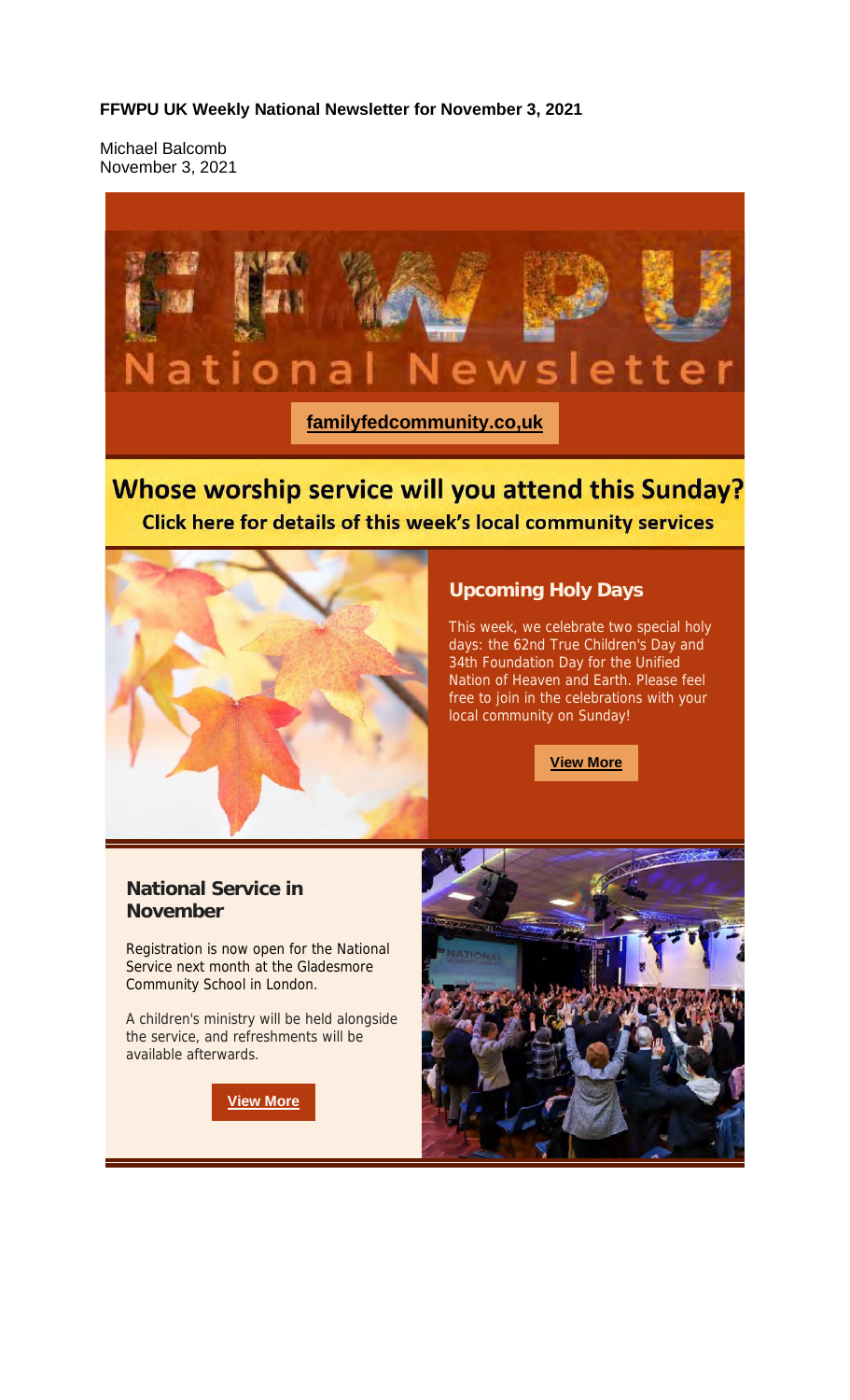

#### **\*New\* Divine Principle Online Study Website**

There's a great new way to study the Divine Principle, in your own time over a 6-week course. With interactive quizzes, innovative videos and thoughtprovoking lectures of just the right length, this is the perfect introduction for anyone and everyone! Spread the word!



# **We Are Looking For You!**

Join our FFWPU UK team and help us fulfill our mission to build the Heavenly Parent's Holy Community and change the nation!

We currently have a number of open positions and we'd like to invite you to take a look.

**View More**





### **"We Feel Grateful to Heaven for Guiding Us"**

John & Ginger Nicholls have shared an inspiring testimony about how they have been connecting with their local community in the West Country over the past year by participating in and organising events focused on practising true love.

**View More**

# **| Upcoming Events |**

Please click on the title of the event(s) that you are interested in for further details:

**Community Worship Services** Sunday 7th November